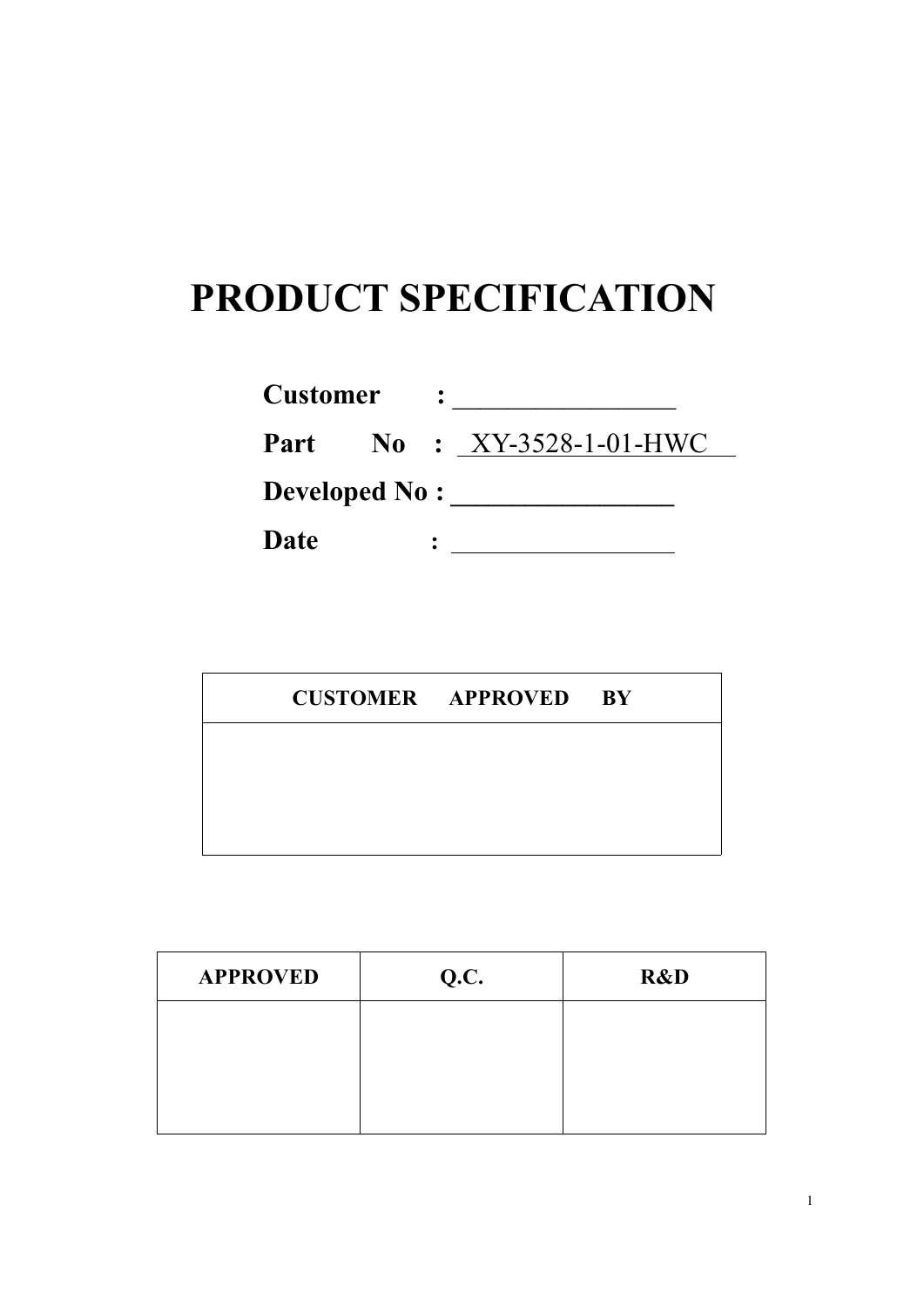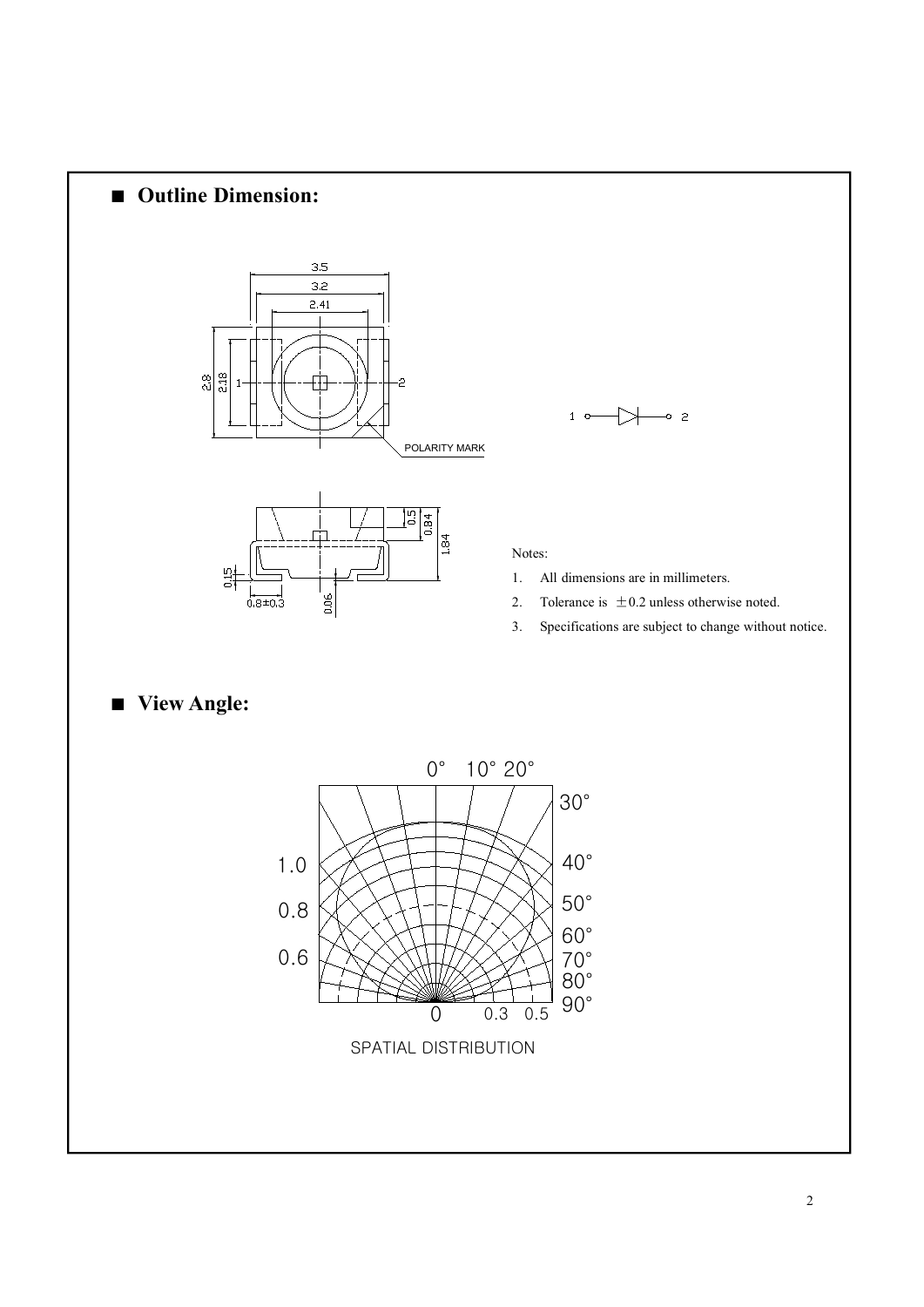|  | ັັ⊥                             | л.             |              |       | $\ddot{\phantom{1}}$ | $\overline{\phantom{a}}$ |         |
|--|---------------------------------|----------------|--------------|-------|----------------------|--------------------------|---------|
|  | Items                           | Symbol         | Condition    | Min   | Typ                  | Max                      | Unit    |
|  | Forward Voltage                 | VF             | IF $=20mA$   | 3.0   | 3.2                  | 3.4                      | V       |
|  | Reverse Current                 | IR             | $VR = 5V$    | $---$ | ---                  | 5                        | $\mu A$ |
|  | <b>Chromaticity Coordinates</b> | X              | IF $=20mA$   | 6500  | 7000                 | $- -$                    |         |
|  |                                 | Y              | IF $=20mA$   | 6500  | 7000                 | $- -$                    |         |
|  | Luminous Intensity              | $I_{V}$        | $I_F = 20mA$ | 1800  | 2000                 | 2300                     | mcd     |
|  | View Angle                      | $2 \theta 1/2$ | $I_F = 20mA$ | ---   | 120                  | $---$                    | Deg     |

## ■ **Typical Electrical & Optical Characteristics(Ta=25°)**

## ■ **Absolute Maximum Ratings (Ta = 25**℃**)**

| Items                        | Symbol       | Absolute maximum Rating | Unit         |
|------------------------------|--------------|-------------------------|--------------|
| Dissipation<br>Power         | $P_D$        | 120                     | mW           |
| Forward Current(DC)          | $\rm I\sc F$ | 30                      | mA           |
| Peak Forward Current         | $_{\rm IFP}$ | 120                     | mA           |
| Reverse Voltage              | $V_{R}$      | 5                       | V            |
| <b>Operation Temperature</b> | Topr         | $-40 \sim +85$          | $^{\circ}$ C |
| Storage Temperature          | Tstg         | $-40 - +85$             | $^{\circ}$ C |

Note :1/10 Duty Cycle, 0.1 ms Pulse Width.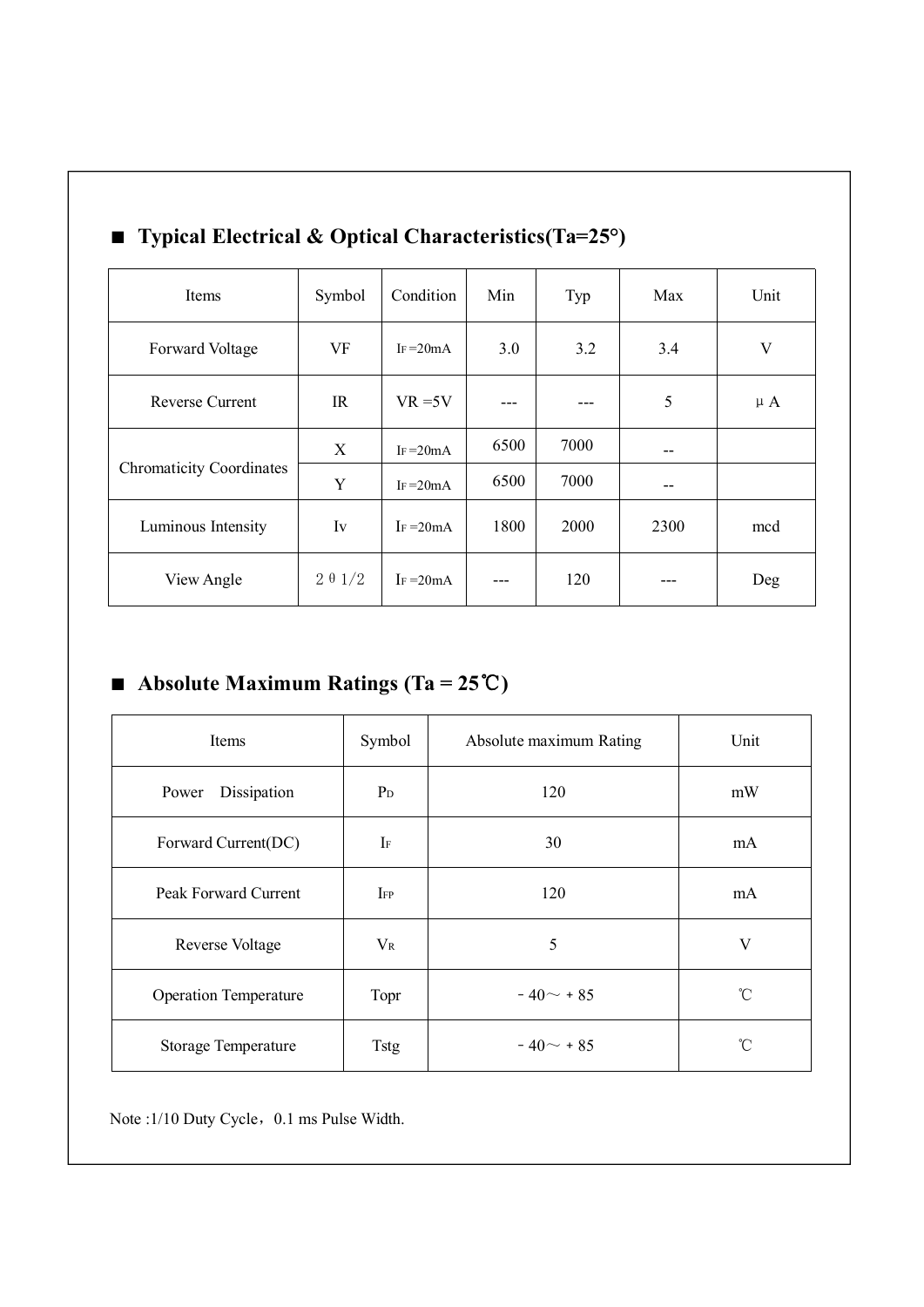

## 4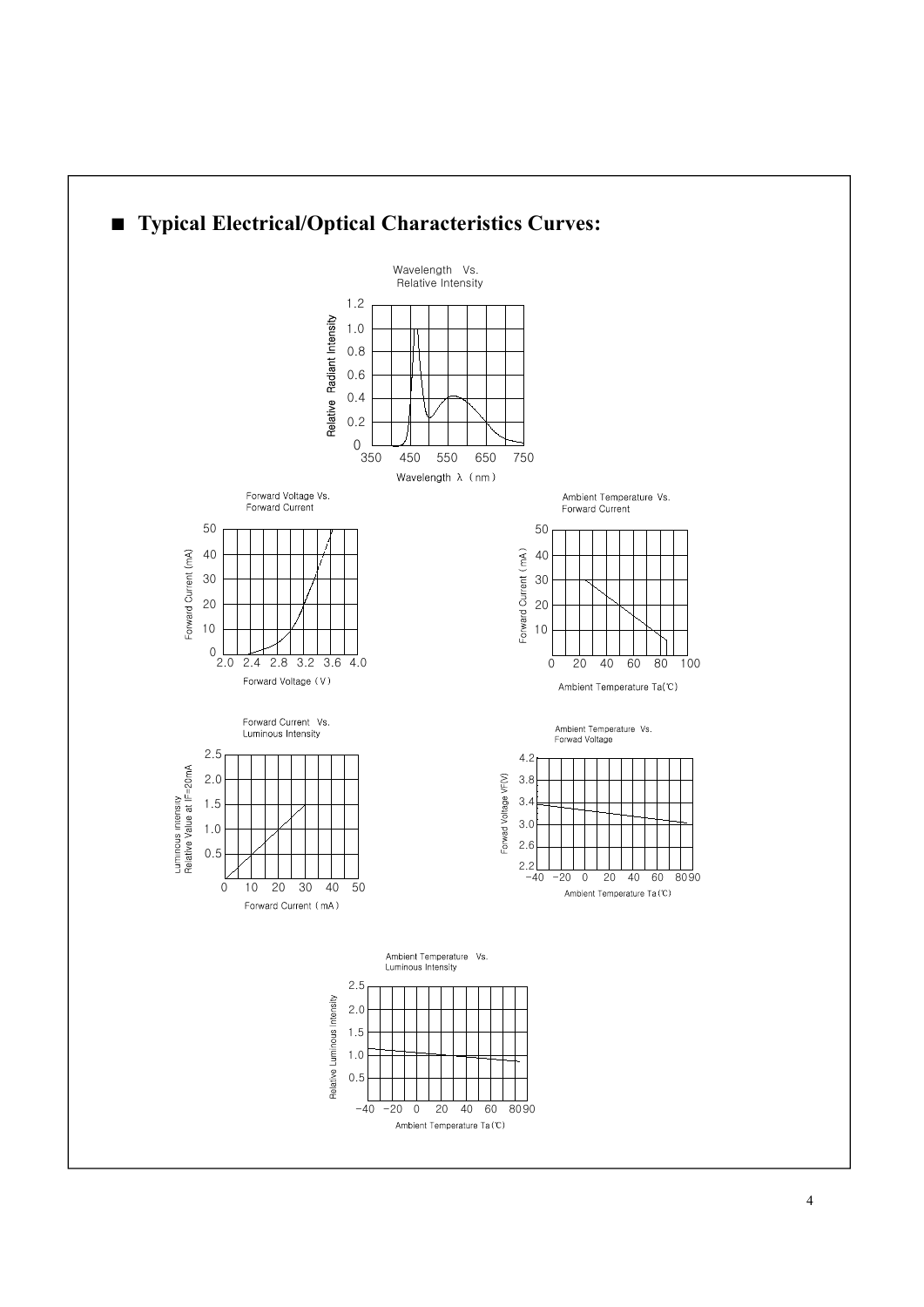| Classification      | Test Item                  | <b>Test Conditions</b>                            | Duration | Units  | Number of |
|---------------------|----------------------------|---------------------------------------------------|----------|--------|-----------|
|                     |                            |                                                   |          | Tested | Damaged   |
|                     |                            | Ta= $25^{\circ}$ C ± $5^{\circ}$ C,               |          | 22     | 0/22      |
| Life Test           | <b>Operating Life Test</b> | RH=55 $\pm$ 20%RH,                                | 1000hrs  |        |           |
|                     |                            | $IF=30mA$                                         |          |        |           |
|                     | High Temperature Storage   | $Ta = 100^{\circ}\text{C} \pm 10^{\circ}\text{C}$ | 1000hrs  | 22     | 0/22      |
|                     |                            |                                                   |          |        |           |
|                     | Low Temperature Storage    | $Ta = -40^{\circ}C_{.5}^{+3}^{\circ}C$            | 1000hrs  | 22     | 0/22      |
|                     |                            |                                                   |          |        |           |
|                     | Temp & Humidity Storage    | Ta=85°C $^{+5}_{-3}$ °C                           | 1000hrs  | 22     | 0/22      |
| Environment<br>Test |                            | RH=85 $^{+5}_{-10}$ %RH                           |          |        |           |
|                     |                            | Ta= - 40°C $^{+5}_{-3}$ °C $\sim$                 | 100      | 22     | 0/22      |
|                     | Thermal Shock Test         | $100^{\circ}C_{.5}^{+3}$ °C                       | Cycles   |        |           |
|                     |                            | $T = 5min - 5min$                                 |          |        |           |
|                     |                            | Ta= $-40^{+3}_{-5}$ °C $\sim$ 25°C $\sim$         |          | 22     | 0/22      |
|                     |                            | $100^{+5}_{-3}$ °C $\sim$ 25°C                    | 10Cycles |        |           |
|                     | Temperature Cycling Test   | $T=30$ min-5min-30min-                            |          |        |           |
|                     |                            | 5min                                              |          |        |           |

Reflow Soldering Profile For Lead-free SMT Process.



1. We recommend the reflow temperature245℃(+/-5℃).The maximum soldering temperature should be limited to 260℃. 2.Don't cause stress to the epoxy resin while it is exposed

to high temperature.

3.Number of reflow process shall be 2 times or less.